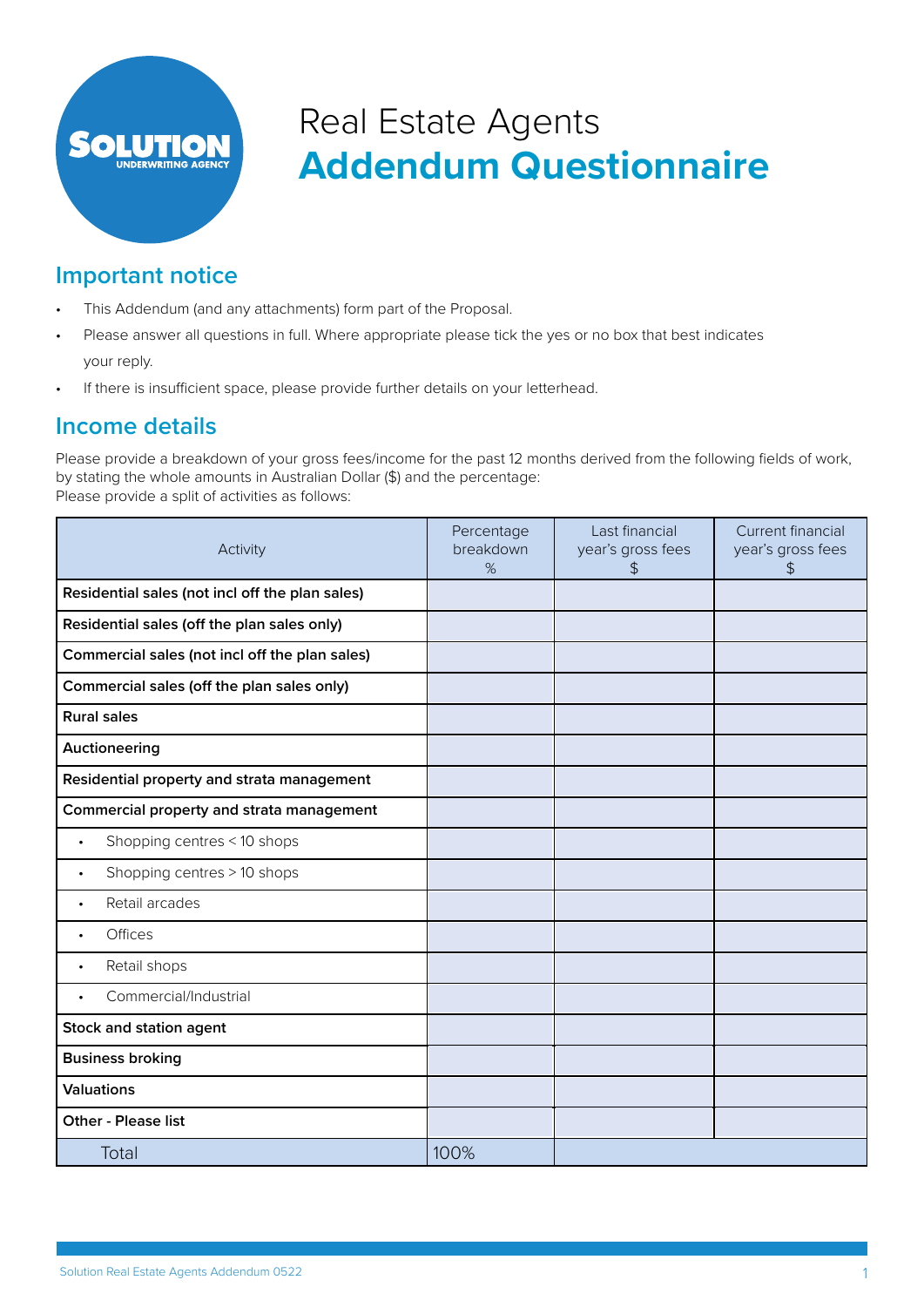If valuations are conducted please confirm:

| The average value of all properties over the past 12 months:    |  |
|-----------------------------------------------------------------|--|
| The maximum value of any property valued in the last 36 months: |  |

If business broking is conducted please confirm:

| The average value of all businesses broked over the past 12 months: |  |
|---------------------------------------------------------------------|--|
| The maximum value of any business broked in the last 36 months:     |  |

If **YES** to any of questions below, please provide full details including name of the Insured involved and the nature of business and involvement either detailed below or on a separate sheet of paper.

| Are any Partners, Principals, or Directors connected or associated (financially or otherwise)<br>with any practice or business?                   | Yes No |           |  |
|---------------------------------------------------------------------------------------------------------------------------------------------------|--------|-----------|--|
| Does the Insured or any Principal, Partner, or Director or Employee of the Insured,<br>engage in any Mergers and Acquisitions related activities? | Yes    | <b>No</b> |  |

|                                                                                                                                                                   | 2. | Have any Claims been made against the Company for professional negligence, error<br>of omission in the last 5 years?<br>If YES, please provide further details of the Claim, the Claim amount and any payments: | Yes | No |  |
|-------------------------------------------------------------------------------------------------------------------------------------------------------------------|----|-----------------------------------------------------------------------------------------------------------------------------------------------------------------------------------------------------------------|-----|----|--|
|                                                                                                                                                                   |    |                                                                                                                                                                                                                 |     |    |  |
| 3.<br>Is the Proposer aware, after enquiry of any circumstances or incident, which may<br>give rise to a Claim?<br>Yes<br>If YES, please provide further details: |    |                                                                                                                                                                                                                 |     |    |  |

If the Proposer is providing Property Management services, please confirm the below:

| 4 | Are all professional subcontractors required to carry professional indemnity insurance |  | No |  |
|---|----------------------------------------------------------------------------------------|--|----|--|
|   | and is proof of coverage confirmed as part of engagement process by the applicant?     |  |    |  |
|   | If NO, please provide further details:                                                 |  |    |  |

| 5. | Have there been any confirmed COVID cases among the Insured's staff, or at the |
|----|--------------------------------------------------------------------------------|
|    | Insured's business premises, including any shared premises or premises managed |
|    | by the Insured?                                                                |

| 6. | Has the Insured provided services to any COVID quarantine facility? |  | Yes No |  |
|----|---------------------------------------------------------------------|--|--------|--|
|    | If <b>YES</b> , please provide further details:                     |  |        |  |
|    |                                                                     |  |        |  |

Yes No